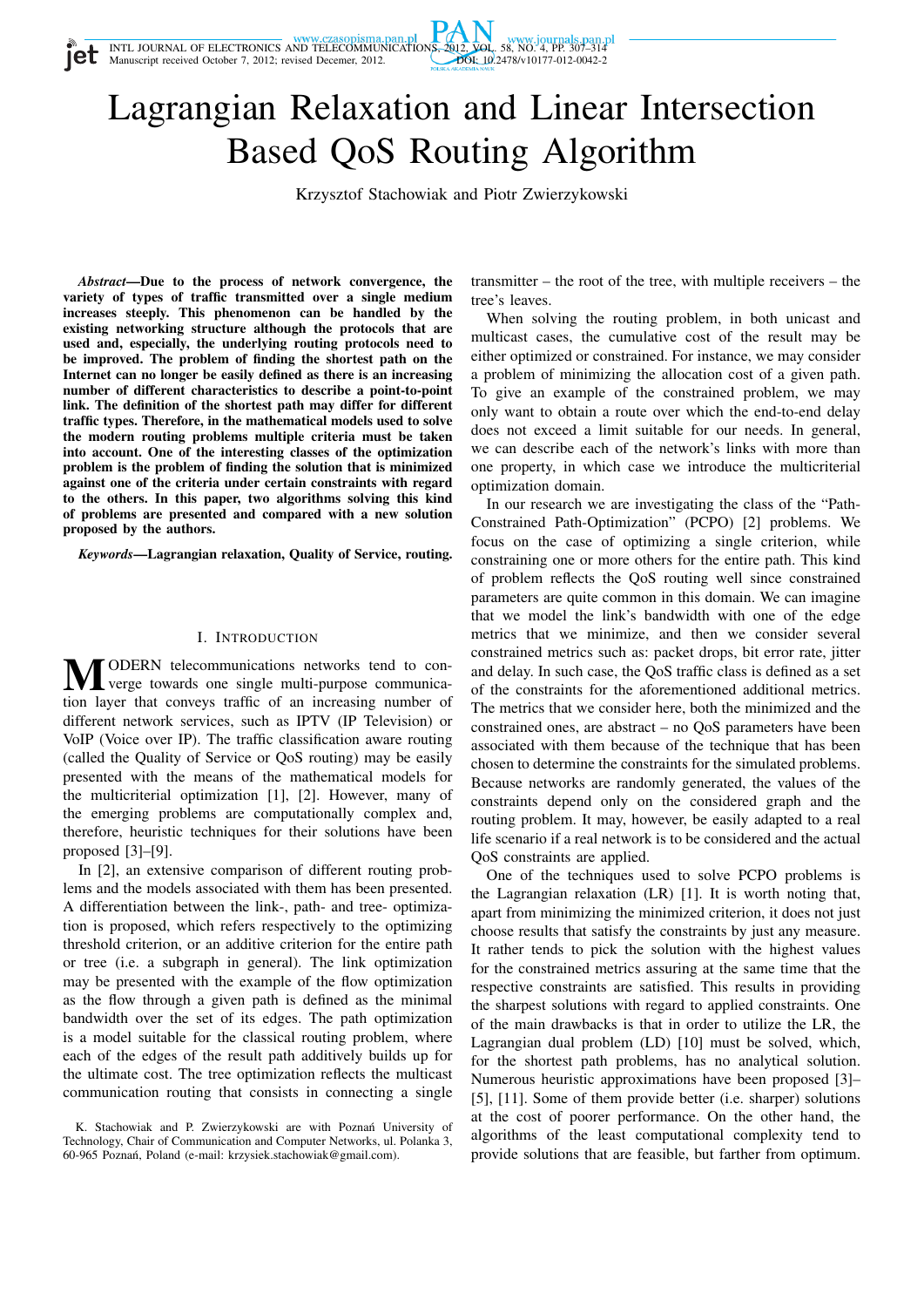In the paper, the new LR-based algorithm is proposed that enables obtaining better results than the above mentioned algorithms.

The paper is divided into the following parts. In Section II, the previous work in the field is briefly summarized. Section III presents the formal representation of the PCPO problem. Section IV describes the MLARAC algorithm emphasizing the path substitution problem – one of the core sub-procedures of the algorithm. The proposed simulation experiment is followed by a discussion on the results in Section V. Section VI concludes the paper.

#### II. PREVIOUS WORK

In the literature we can find algorithms solving the PCPO problem [3]–[9]. Some of them utilize the LR whereas the others rely on other multicriterial optimization means [3]–[5], [8].

In [3] the H MCOP (Heuristic Multi-Constrained Optimal Path) algorithm, a non-linear variant of the Lagrangian relaxation has been presented. It has later been improved in [4] as the NLR MCP (Nonlinear Lagrangian Relaxation Multipath Constrained Problem) algorithm. In both cases, a modified Dijkstra's algorithm [12] is applied to the original problem, once from the destination to the source and then from the source to the destination. The latter pass utilizes the data collected in the former one, thus allowing for a better prediction of the best routes towards the destination. The prediction is, however, a rough approximation that leads to obtaining results that are optimized less as compared to the other algorithms. While being very cheap with regard to the computational complexity, which is  $\mathcal{O}(n \log n + kn \log(kn) + (k^2 + 1)m)$ , the H\_MCOP algorithm does not provide the most optimal solutions.

An interesting deviation from the H MCOP – the LBPSA (Lagrangian Branch-and-bound Path Selection Algorithm) algorithm – is presented in [5]. In this case, a two-step optimization has been proposed as well, however only the first pass is based upon a modified Dijkstra's algorithm. The second pass is a modified "breadth first search" algorithm that is interpreted as a "Branch and Bound" (B&B) procedure [13]. One of the important properties of the LR technique is that, despite providing a result that is close to the optimum, it also provides a relatively sharp lower bound for the optimized problem, which is then utilized for the pruning in the B&B phase by the LBPSA algorithm. The complexity of this algorithm is  $\mathcal{O}(nlogn + m + n).$ 

However, yet another approach to the PCPO problems can be used. The MLARAC (Multidimensional LAgrange Relaxation based Aggregated Cost) algorithm described in this paper allows obtaining well optimized solutions in terms of the obtained costs without a great increase in the computational complexity.

In [11] the LARAC (LAgrange Relaxation based Aggregated Cost) algorithm is presented. It utilizes the original, linear LR technique and proposes a simple iterative way of optimizing the LD problem. For the shortest path problems the LD becomes a maximization of a concave, piecewise linear function. The proposed solution is to repetitively intersect linear functions associated with the intermediate results in order to find better solutions at the acceptable cost of the complexity of  $O(n^2 \log^4 n)$ . The drawback of the LARAC algorithm is that it can only solve problems with only one constrained parameter.

The LARAC algorithm has been already used as a base for other routing algorithms, such as the MLRA presented in [14] and [15]. It is, however, a multicasting algorithm and, like LARAC, only considers a single constraint metric, i.e. it does not solve the PCPO problems that are the focus of this paper.

In [16] the MLARAC algorithm, an extension to the LARAC algorithm, is briefly introduced by the authors. In the MLARAC algorithm, the LARAC algorithm has been adapted to solving the multidimensional problem that arises as a result of the introduction of additional constraints. The complexity of this approach is  $\mathcal{O}(m^3n^2log^4n)$ . It is higher than that of the LARAC complexity by the  $m<sup>3</sup>$  factor, which comes from the necessity of solving a system of linear equations, though the  $m$ – the number of the considered metrics – will usually be small as only few of them are used to describe telecommunications networks' edges. The generalization of the LARAC algorithm introduced a new sub-problem [16] – "the path substitution". In this paper, the authors propose an extended path substitution study, whereas the comparison of the MLARAC algorithm with HMCOP and NLRMCP is presented for the first time.

#### III. FORMULATION OF THE PROBLEM

We model a communications network by an undirected graph  $G(V, E)$ , where V is a finite set of nodes and  $E \subseteq \{(u, v) : u, v \in V\}$  is a set of edges that represent point-to-point links. Furthermore, we assume that every edge is assigned a set of M numeric properties (metrics). Metrics are real-valued functions  $(m_i : E \to \mathbb{R}, i = 0, 1, ..., M - 1)$  and reflect the cost of a given edge. A path in the graph  $G(V, E)$  is defined as a sequence of k non-repeated nodes  $v_1, v_2, \ldots, v_k \in$ V such that for each  $1 \leq i \leq k$  an edge  $(v_i, v_{i+1}) \in E$ exists. For each of the metrics, except the first one, we define a maximum value (constraint)  $C_i$ ,  $i = 1, 2, ..., M - 1$  that cannot be exceeded in any connection path. The connection path between a source  $s$  and terminal  $t$  nodes is defined as  $p(s, t)$  that is a path  $v_1, v_2, \ldots, v_k$ , where  $s \equiv v_1, t \equiv v_k$ .

The cost of the path  $p$  is defined as:

$$
c_p = \sum_{e \in p} m_0(e),\tag{1}
$$

the problem of the multi-constrained path optimization (MCOP) is reduced then to finding a path  $p^*(s,t)$  such that:

$$
\forall_{p \in P(s,t)} c_{p^*} \le c_p,\tag{2}
$$

where  $P(s, t)$  is a set feasible solutions, i.e. the set of all the paths in graph  $G$  between nodes  $s$  and  $t$  that fulfil the following condition:

$$
\forall_{i \in \{1, 2, ..., M-1\}} \sum_{e \in p(s, t)} m_i(e) \le C_i.
$$
 (3)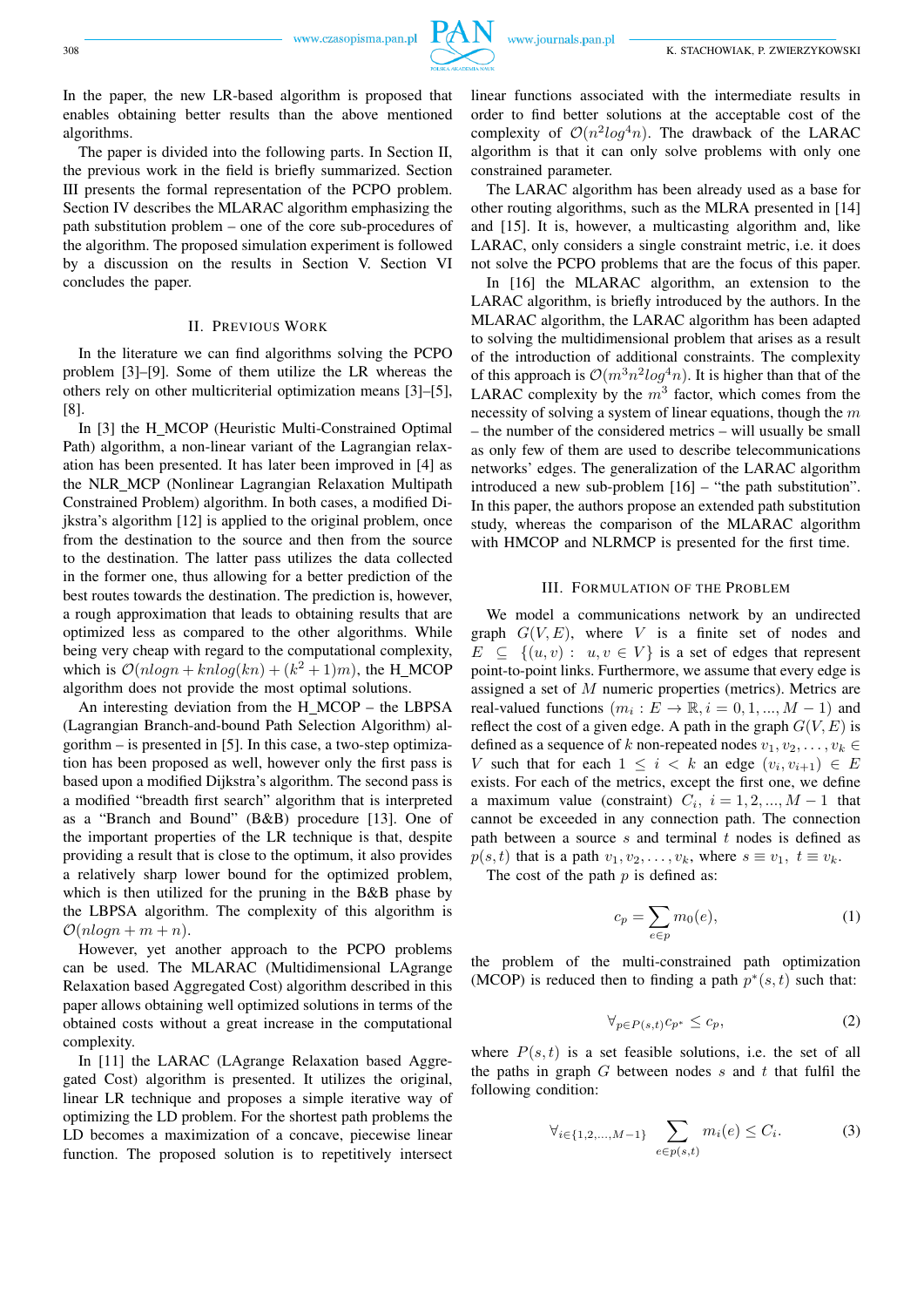www.czasopisma.pan.pl www.journals.pan.pl LAGRANGIAN RELAXATION AND LINEAR INTERSECTION BASED QOS ROUTING ALGORITHM 309

# IV. MLARAC ALGORITHM

#### *A. Lagrangian Relaxation Technique*

The MLARAC algorithm is based upon the general purpose optimization technique of the Lagrangian relaxation. The use of the LR in telecommunications has been presented in [1].

In the LR the constraints from Formula (3) are moved into the target function by means of the linear combination. It is assumed that if an appropriate set of weights  $\lambda_1, \lambda_2, ..., \lambda_{M-1}$ is applied to the constrained metrics in the modified target function, a good suboptimal solution may be found.

When applying the LR to the path finding problem, the following formula is used to associate the linear function with any path for a given vector of lambdas:

$$
c_p(\lambda) = \sum_{e \in p} \{m_0(e) + \sum_{i=1}^{M-1} \lambda_i [m_i(e) - C_i] \}.
$$
 (4)

The key to the LR is to obtain a set of optimal  $\lambda$  factors, which is done by maximizing the following function:

$$
L(\lambda) = \min\{c_p(\lambda) : p \in P(s, t)\},\tag{5}
$$

which is the merit of the LD problem.



Fig. 1. The overview of the one constraint Lagrangian Dual Problem.

In Fig. 1, an example case considering only one constraint of the LR oriented analysis is presented. In Fig. 1(a), the (4) functions for certain paths are presented as  $p_A$ ,  $p_B$  and  $p_C$ . In Fig.  $1(b)$ , only the part obtained with the  $(5)$  function is visible, which becomes the function  $Min(p_A, p_B, p_C)$ .

When multiple constraints are considered, each of them adds another dimension to the problem, therefore, instead of lines, planes or in general – hyperplanes are assigned to the paths. Nevertheless, the  $L(\lambda)$  remains a concave piecewise linear function and the same algebraic tools may be used in its analysis. In an attempt at depicting the problem for a case with two constraints determined, Figure 2 is presented in which the increase of the complexity may be observed. In Fig. 2(a) the (4) functions form planes  $p_A$ ,  $p_B$  and  $p_C$  in this case, and in Fig. 2(b) the (5) function becomes a concave piecewise linear surface  $Min(p_A, p_B, p_C)$ .





Fig. 2. The overview of the two constraints Lagrangian Dual Problem.

# *B. Pseudo-code of the MLARAC Algorithm*

The operation of the MLARAC algorithm is presented in Algorithm 1. In this paper we focus on the *Substitution* procedure which will be described in detail in the following subsection.

# *C. Definition of the Path Substitution Problem*

In the iterations loop (lines 15-22) we manage a set of paths that are called "candidate paths". Each of them is initially obtained by solving the routing problem minimizing each of the metrics individually (lines 2 and 6-8). Therefore for M metrics we obtain  $M$  candidate paths. One of them is special because it has been obtained by means of optimization against the metric that is to be minimized, whereas the remaining candidate paths have been found with regard to the metrics that are constrained.

The first path is called the "exceeding path" as it may exceed up to all of the constraints as it is only optimized against the non-constrained criterion. It may actually exceed none of the constraints, in which case it is chosen as an immediate optimal solution without even entering the approximation loop (lines 3-4). The remaining paths are called "non-exceeding paths" as each of them fulfills at least one constraint, in particular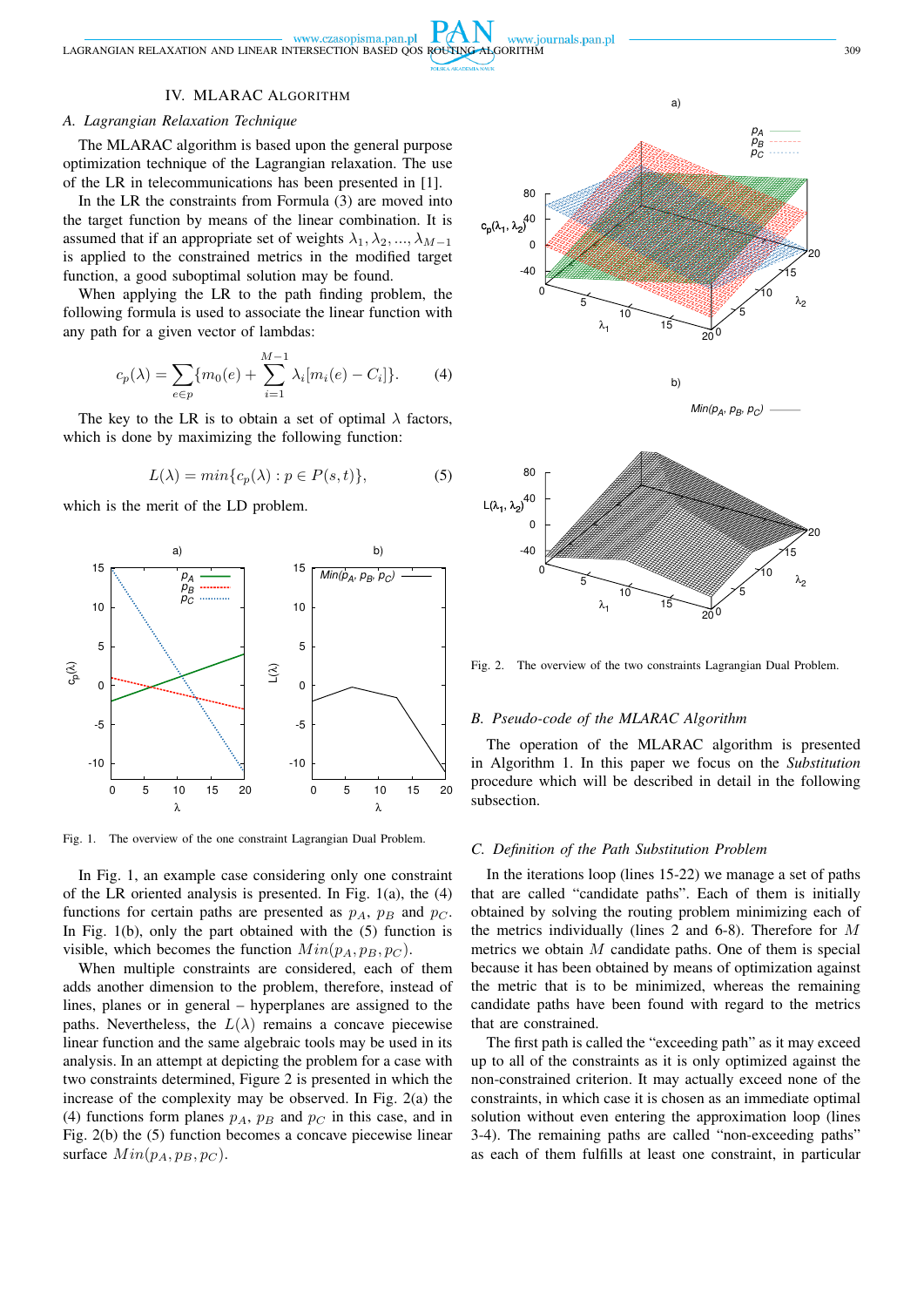

## Algorithm 1 Multidimensional LARAC

| **** | nn 1 mananmensional El n                          |
|------|---------------------------------------------------|
|      | 1: <b>procedure</b> MLARAC $(s, t, M, C)$         |
| 2:   | $ExPath \leftarrow ShortPath(M[0], s, t)$         |
| 3:   | if $Satisfies All (ExPath) = True$ then           |
| 4:   | ReturnExPath                                      |
| 5:   | end if                                            |
| 6:   | for $i := 1$ to M do                              |
| 7:   | $UnPaths[i] \leftarrow ShortPath(M[i], s, t)$     |
| 8:   | end for                                           |
| 9:   | for $i := 1$ to M do                              |
| 10:  | if $CostForMetric(UnPaths[i], i) > M[i]$ then     |
| 11:  | ReturnFailure                                     |
| 12:  | end if                                            |
| 13:  | end for                                           |
| 14:  | $BestUn \leftarrow Failure$                       |
| 15:  | repeat                                            |
| 16:  | $Lambdas \leftarrow Inter(ExPath, UnPaths)$       |
| 17:  | $Path \leftarrow ShortPath(AggrM(Lambdas), s, t)$ |
| 18:  | if $Satisfies All(Path) = True$ then              |
| 19:  | $BestUn \leftarrow Path$                          |
| 20:  | end if                                            |
| 21:  | Substitute (Path, ExPath, UnPaths)                |
| 22:  | until $AllAgrCosts Equal(ExPath, UnPaths)$        |
| 23:  | ReturnBestUn                                      |
|      | 24: end procedure                                 |
|      |                                                   |

the one for which it has been obtained. If any of the nonexceeding paths actually breaks its respective constraint it is certain that no feasible solution exists (lines 9-13). Otherwise, the set of the candidates is ready and valid and, therefore, the approximation loop commences.

In every approximating iteration, another candidate path is obtained by means of the intersection of the linear hyperplanes associated with all of the current candidate paths (line 16), which boils down to solving the following system of linear equations [16]:

$$
\sum_{i=1}^{M} \lambda_i (m_{iu0} - m_{ie}) = m_{0e} - m_{0u0}
$$
\n
$$
\sum_{i=1}^{M} \lambda_i (m_{iu1} - m_{ie}) = m_{0e} - m_{0u1}
$$
\n...\n
$$
\sum_{i=1}^{M} \lambda_i (m_{iuM} - m_{ie}) = m_{0e} - m_{0uM}
$$
\n(6)

where

- $\lambda_i$  is the *i-th* element of the  $\lambda$  vector,
- $m_{ie}$  means the *i-th* metric of the "exceeding path",
- $m_{iuj}$  means the *i-th* metric of the *j-th* path from the "nonexceeding" paths set.

Because of the initialization technique used for the candidates, it is very likely that the intersection approximates the optimal  $\lambda$  vector as each of the hyperplanes occupies a slope associated with a different dimension, therefore they all surround the peak of the "hyper-hill" that is being analyzed. However, the first intersection may not find the optimal, or even a feasible solution, therefore a new candidate is used in the further iterations in place of one of the candidate paths used prior to its determination.

In order to find an  $M-1$  dimensional intersection,  $M-1$ equations are needed and the M candidate paths are enough

to build such a linear system by putting the linear functions associated with the non-exceeding paths on the left sides of the equations and the function associated with the exceeding path on the right side of every equation. After obtaining a new candidate, one of the current paths from the set must be discarded (line 21). If the new candidate exceeds all the constraints, it is assumed that it must replace the exceeding candidate, however if it fulfills some of the constraints then it is not trivial to clearly associate it with any particular metric.

In order to find the best substitution technique, the following strategies have been proposed and analyzed.

# • The most expensive non blocking criterion (ENB)

The most expensive non blocking substitution variant first finds all the metrics for which the constraints are not broken by the candidate path. Then, from all of them one that identifies the candidate best is chosen, i.e. the one that associates it best with a given metric. This approach stems from the assumption that all of the candidate paths must be associated with a given criterion that should, in general, secure an advantageous surround of the analyzed "hyper-hill's" peak. Choosing the metric of the greatest value gives us the least steepness with regard to a given dimension, therefore it is chosen to be the most valuable for the approximation. However, if during the intersection multiple paths are found that are suitable only for a narrow range of the criteria, better and better results for them shall be continuously discarded while maintaining possibly poorly approximating paths for the other criteria. Although this was the first approach developed, others have been examined in order to clarify any doubts that the application of the ENB technique may have raised.

# • Minimal sum of gradients (MSG)

This strategy is similar to ENB but with the assumption of the association between the paths and the metrics dropped. Every time a new candidate enforces discarding one of the current approximating paths, the one is chosen that has the lowest sum of the gradients. Since the slopes only depend on the respective metrics, this is equivalent to finding the one with the least sum of the metrics.

This strategy in general discards the paths associated with the steepest functions which, because the function is concave, should be considered as the farthest from the peak.

# • The random selection (RND)

In order to easily determine if the substitution has any notable impact for the solution, the random selection variant has been introduced. Every time a new candidate must be placed in the current candidates' set, a random index is picked for the candidate path that is to be discarded. The new candidate is then put in its place.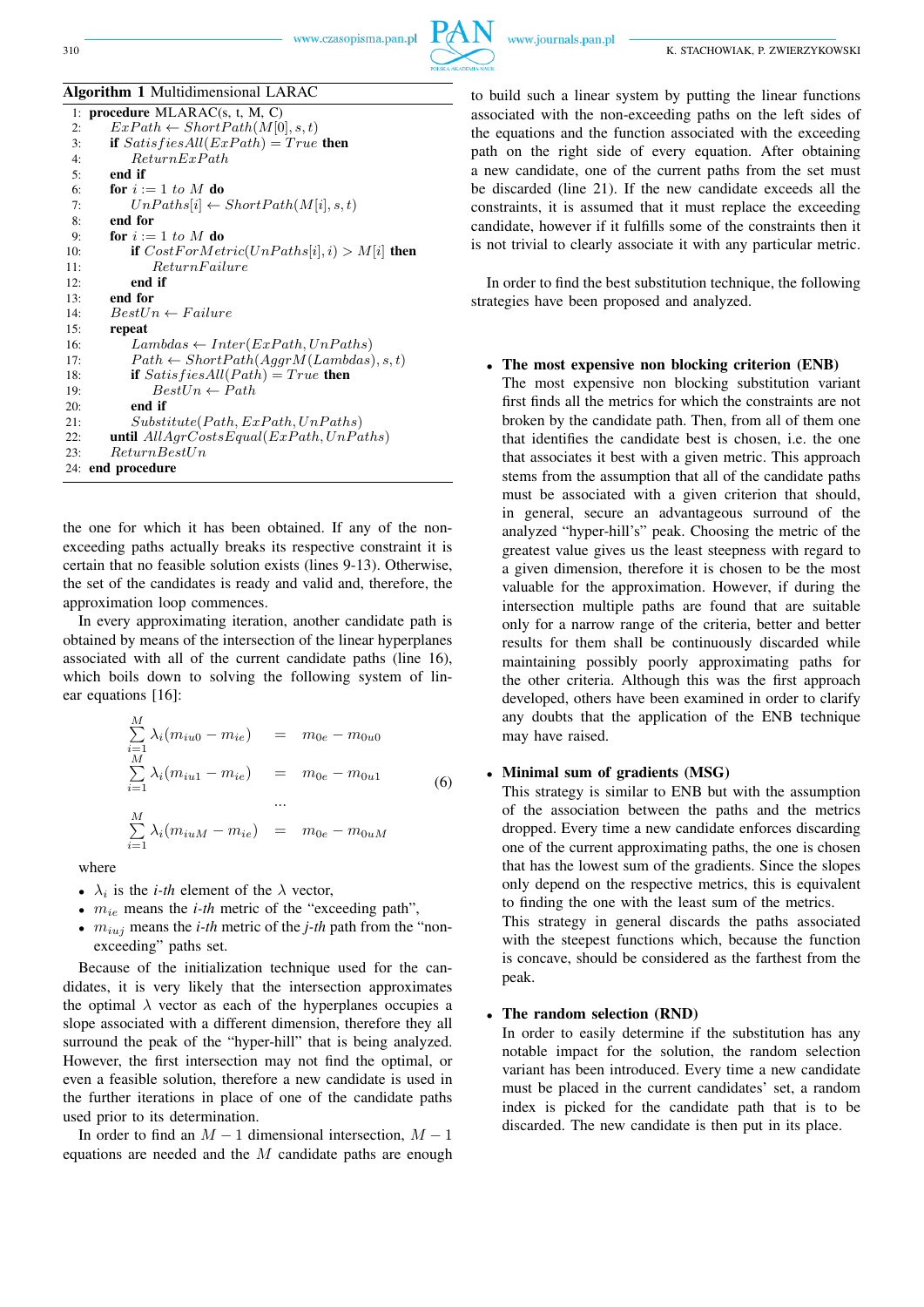$\mathrm{P}\!A$ 

www.journals.pan.pl



(a) 100 nodes, the optimized metric



(b) 100 nodes, the constrained metric 1



(c) 100 nodes, the constrained metric 2

Fig. 3. The comparison of the different MLARAC algorithm variants for 100 nodes.

#### V. NUMERIC RESULTS

## *A. The Proposed Experiment*

In order to evaluate the proposed algorithm numerous simulation experiments have been conducted. The subject of the evaluation were the average costs of the paths generated by

the algorithms for all of the three metrics. The costs of each of the metrics were considered independently. The experiments have been performed for a set of graphs representing networks consisting of 100, 150 and 200 nodes, generated using the Waxman's algorithm [17]. The parameters  $\alpha = 0.15$  and  $\beta = 0.2$  were assumed for the algorithm, and the additional metrics, the constrained ones, were randomly drawn from a uniform distribution on the interval (1, 500).

For 500 graphs, 1000 paths were searched for in order to achieve a satisfactory confidence intervals, i.e. two orders of magnitude smaller than the obtained mean values.

Each routing task was chosen as a pair of nodes to be connected. The method of choosing the input parameters – the path's constraints – was based on [4]. However, in this case more than one metric was constrained, therefore the original technique was generalized by the authors in order to handle an arbitrary number of constrained metrics. The modified technique is as follows. For each of the constrained metrics a minimal and maximal applicable value are found. The minimal value is obtained by performing the Dijkstra's shortest path finding algorithm with regard to a given metric  $m_i$  resulting in a path  $p_{m_i}$ . Based on this method, a lower bound for the given metrics' constraint is defined. The maximal value is obtained from the Dijkstra's shortest path finding algorithm performed with regard to the minimized metric (cost), resulting in a path  $p_c$ . The constrained metrics of the result are interpreted as the upper applicable bounds for the constraints as for greater constraints the path minimizing the base metric would be the optimal solution. The constraints are linearly scaled within their respective ranges between the lower and the upper bounds with a scalar value ∆. Therefore, the formula for the *i-th* constraint  $C_i$  is the following:

$$
C_i(\Delta) = m_i(p_{m_i}) + \Delta(m_i(p_c) - m_i(p_{m_i})).
$$
 (7)

The simulations were performed for a set of  $\Delta$  factors picked from the range between 0 and 1.

#### *B. The Experiment Results*

The results presentation has been broken into two parts. In the first part only the different variations of the MLARAC algorithm have been compared. In the second part the MLARAC algorithm has been compared with the other mentioned algorithms: the H MCOP and the LBPSA in order to illustrate the thesis of the paper. Apart from the results the confidence intervals were marked in the figures. For that purpose the Student's distribution was used with the confidence level of 95%. It may be observed that the intervals are of a size comparable to the size of the symbols of the given results and that they don't overlap for the most of the cases.

The simulation results are presented in Figs. 3, 4, 5 and 6. Figures 3(a), 3(b) and 3(c) present the results for the different variants of the MLARAC algorithm, whereas Figs. 4, 5 and 6 present the comparison of the MLARAC algorithm with the LBPSA and the H\_MCOP algorithms.

*1) Performance evaluation of MLARAC variants:* It turned out that the chosen substitution technique had no significant impact on the quality of the results. The RND variant was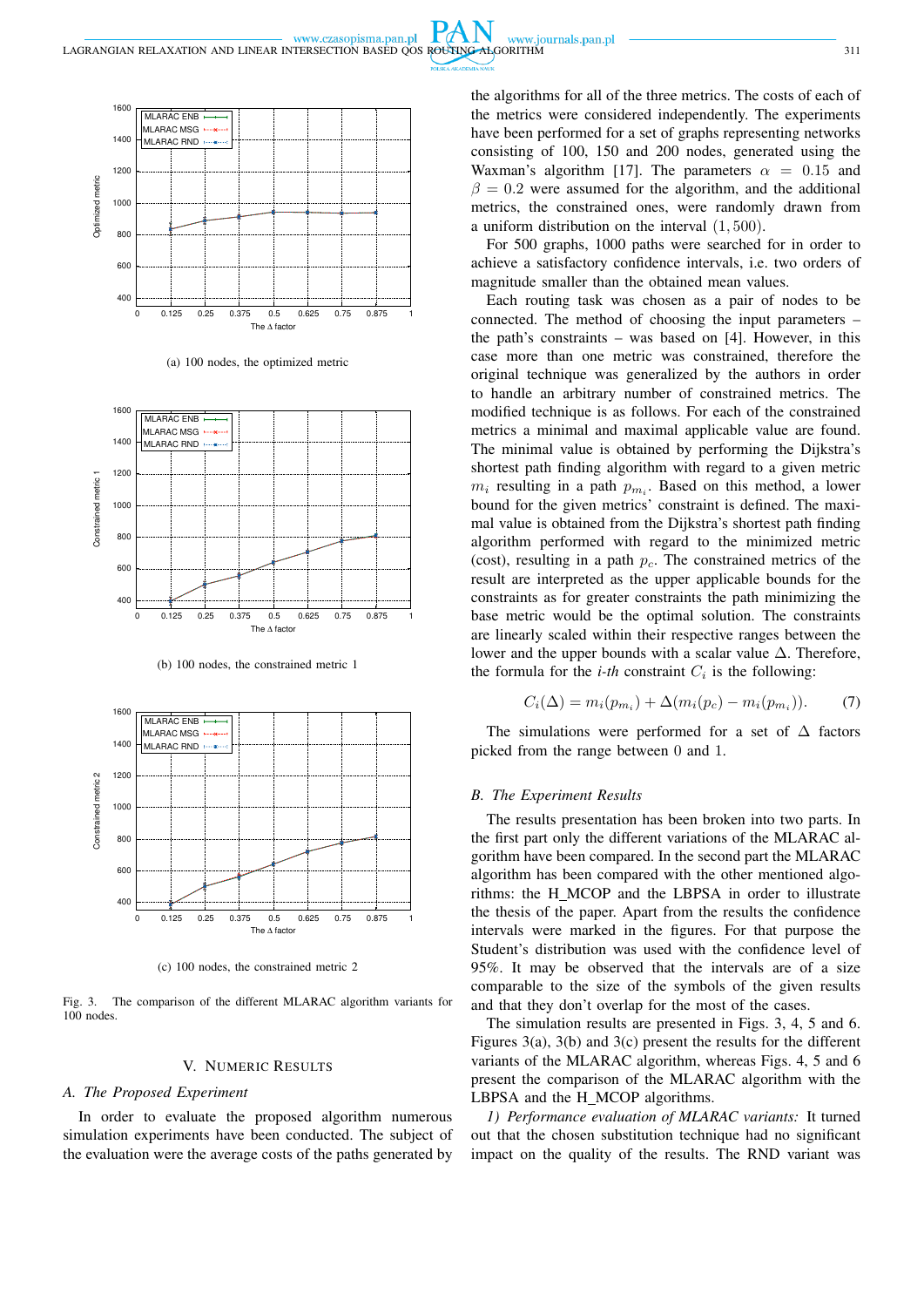



(b) 100 nodes, the constrained metric 1



(c) 100 nodes, the constrained metric 2

Fig. 4. The comparison of the MLARAC algorithm to others for 100 nodes.



(a) 150 nodes, the optimized metric



(b) 150 nodes, the constrained metric 1



(c) 150 nodes, the constrained metric 2

Fig. 5. The comparison of the MLARAC algorithm to others for 150 nodes.

proposed as a model for the extremely neutral with regard to the constrained metrics. As it has been shown in Fig. 3, it gives very similar results to the others that attempt at utilizing the information obtained by means of the new candidate's analysis. For the cases of the bigger networks the absolute values of the obtained average costs were higher, however, the differences between them were as insignificant as in Fig. 3. Therefore, the plots for the bigger networks have been omitted. It is worth emphasizing that the average number of the approximating iterations for a given category of problems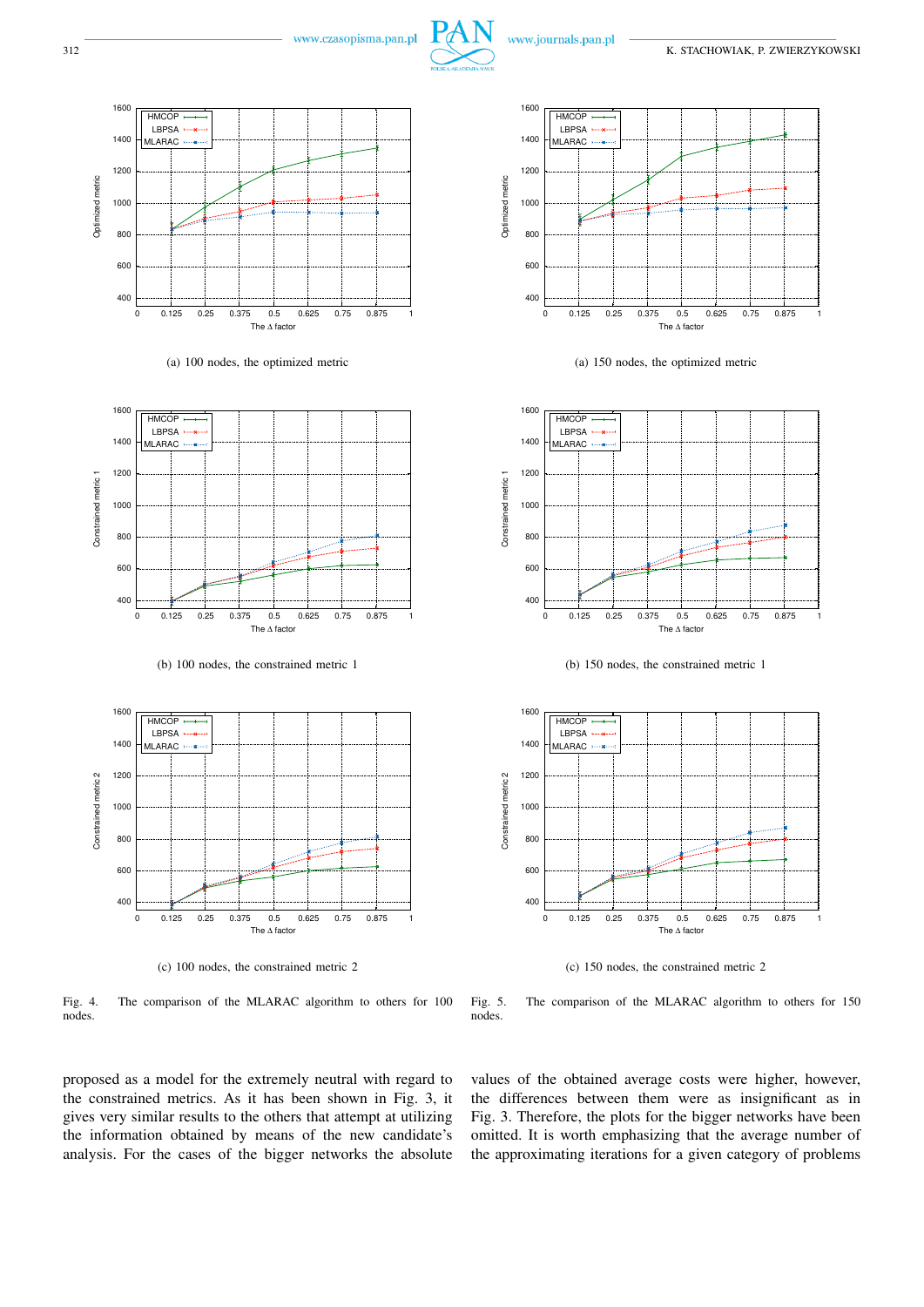

(a) 200 nodes, the optimized metric



(b) 200 nodes, the constrained metric 1



(c) 200 nodes, the constrained metric 2

Fig. 6. The comparison of the MLARAC algorithm to others for 200 nodes.

is usually small, which is in general favorable, but at the same time does not allow for any refined techniques to expose their advantages.

*2) Comparison of MLARAC, LBPSA and H MCOP algorithms:* In Fig. 4 it can be seen that LBPSA and MLARAC perform better than the H MCOP algorithm. They give paths

of the lower optimized cost and higher constrained costs, i.e. their resource consumption is closer to the optimum as they do not eagerly optimize the metrics that should only be constrained. Of the two, MLARAC performs slightly better, especially for greater values of the  $\Delta$  factor. All of the algorithms result in paths of similar quality for the lower  $\Delta$ coefficient, which presents the range of the most difficult (i.e. tighter constrained) problems.

www.journals.pan.pl

When analyzing Figs. 5 and 6 it can be observed that a trend of the overall increase in the costs of the resulting paths emerges. The increase stems from the ability of finding longer paths as the constraints get lower, thus the average cost of the results increases. However, the relation between the results of the particular algorithms and the proportion of the results remains unchanged.

For both H MCOP and LBPSA algorithms' performance gain with regard to the constrained metrics decreases for the higher  $\Delta$  faster than for the MLARAC algorithm. It is also observable in Fig. 6(a) that for the bigger networks the average optimized cost obtained with the LBPSA algorithm increases towards very high values of ∆, whereas the performance of the MLARAC improves linearly which allows for obtaining better results for the problems for which the assumed constraints are relatively close to the metrics of the path minimized against the base metric.

# VI. CONCLUSION

It has been shown in this paper that the method of finding the intersection of the linear functions shown in [11] may be generalized to the cases when more than one constraint is defined. The difficulty encountered in [16] has been given special attention and the conclusion has been drawn that the choice of the substitution method has no significant impact on the results. This may be due to the fact that the approximation loop is not performed many times, therefore not enough repetitions were performed to expose any underlying differences. The refined variant of the MLARAC algorithm, in comparison to other similar ones, provides solutions of the best quality. Firstly, the general optimality of the results was analyzed by a comparison of the optimized costs of the paths found with different algorithms. Secondly, the costs with regard to the constrained metrics were expected to be as high as possible since the higher the constrained costs the smaller the unnecessary drain of the network resources. In both cases the MLARAC algorithm led to the best results: the lowest optimized costs and the highest constrained costs were obtained.

Since the MLARAC algorithm is based upon a relatively simple mathematical model and procedures, it may be considered an interesting choice for the base for the QoS-oriented routing algorithms.

#### **REFERENCES**

- [1] R. K. Ahuja, T. L. Magnanti, and J. B. Orlin, *Network flows: theory, algorithms, and applications*. Upper Saddle River, NJ, USA: Prentice-Hall, Inc., 1993.
- [2] S. Chen and K. Nahrstedt, "An overview of quality of service routing for next-generation high-speed networks: problems and solutions," *IEEE Network*, vol. 12, pp. 64–79, 1998, DOI: 10.1109/65.752646.